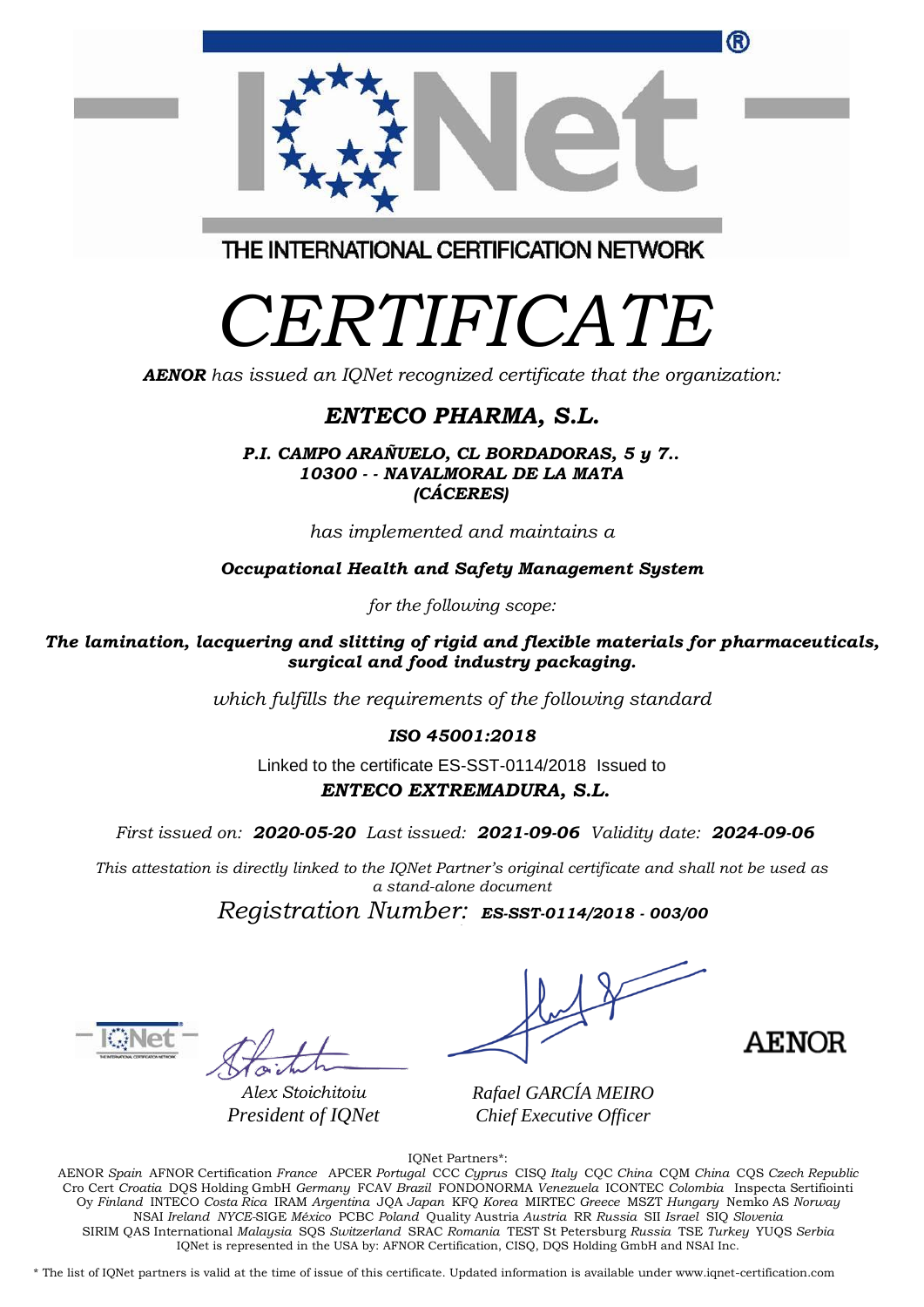| Cro Cert Croatia DOS Holding GmbH Germany FCAV Brazil FONDONORMA Venezuela ICONTEC Colombia Inspecta Sertifiointi |
|-------------------------------------------------------------------------------------------------------------------|
| Oy Finland INTECO Costa Rica IRAM Argentina JOA Japan KFO Korea MIRTEC Greece MSZT Hungary Nemko AS Norway        |
| NSAI Ireland NYCE-SIGE México PCBC Poland Quality Austria Austria RR Russia SII Israel SIQ Slovenia               |
| SIRIM QAS International Malaysia SQS Switzerland SRAC Romania TEST St Petersburg Russia TSE Turkey YUQS Serbia    |
| IONet is represented in the USA by: AFNOR Certification, CISO, DOS Holding GmbH and NSAI Inc.                     |
|                                                                                                                   |

IQNet Partners\*: AENOR *Spain* AFNOR Certification *France* APCER *Portugal* CCC *Cyprus* CISQ *Italy* CQC *China* CQM *China* CQS *Czech Republic* 

THE INTERNATIONAL CERTIFICATION NETWORK

## *CERTIFICATE*

*AENOR has issued an IQNet recognized certificate that the organization:*

#### *ENTECO MANVIEL, S.L.*

*P.I. CAMPO ARAÑUELO - CL BORDADORAS, 5 y 7. 10300 - NAVALMORAL DE LA MATA (CACERES)*

*has implemented and maintains a*

*Occupational Health and Safety Management System* 

*for the following scope:* 

*The lamination, lacquering and slitting of rigid and flexible materials for food industry packaging.*

*which fulfills the requirements of the following standard*

*ISO 45001:2018*

Linked to the certificate ES-SST-0114/2018Issued to *ENTECO EXTREMADURA, S.L.*

*First issued on: 2020-05-20 Last issued: 2021-09-06 Validity date: 2024-09-06*

*This attestation is directly linked to the IQNet Partner's original certificate and shall not be used as a stand-alone document*

*Registration Number: ES-SST-0114/2018 - 002/00*

*Alex Stoichitoiu President of IQNet*

*Rafael GARCÍA MEIRO Chief Executive Officer*